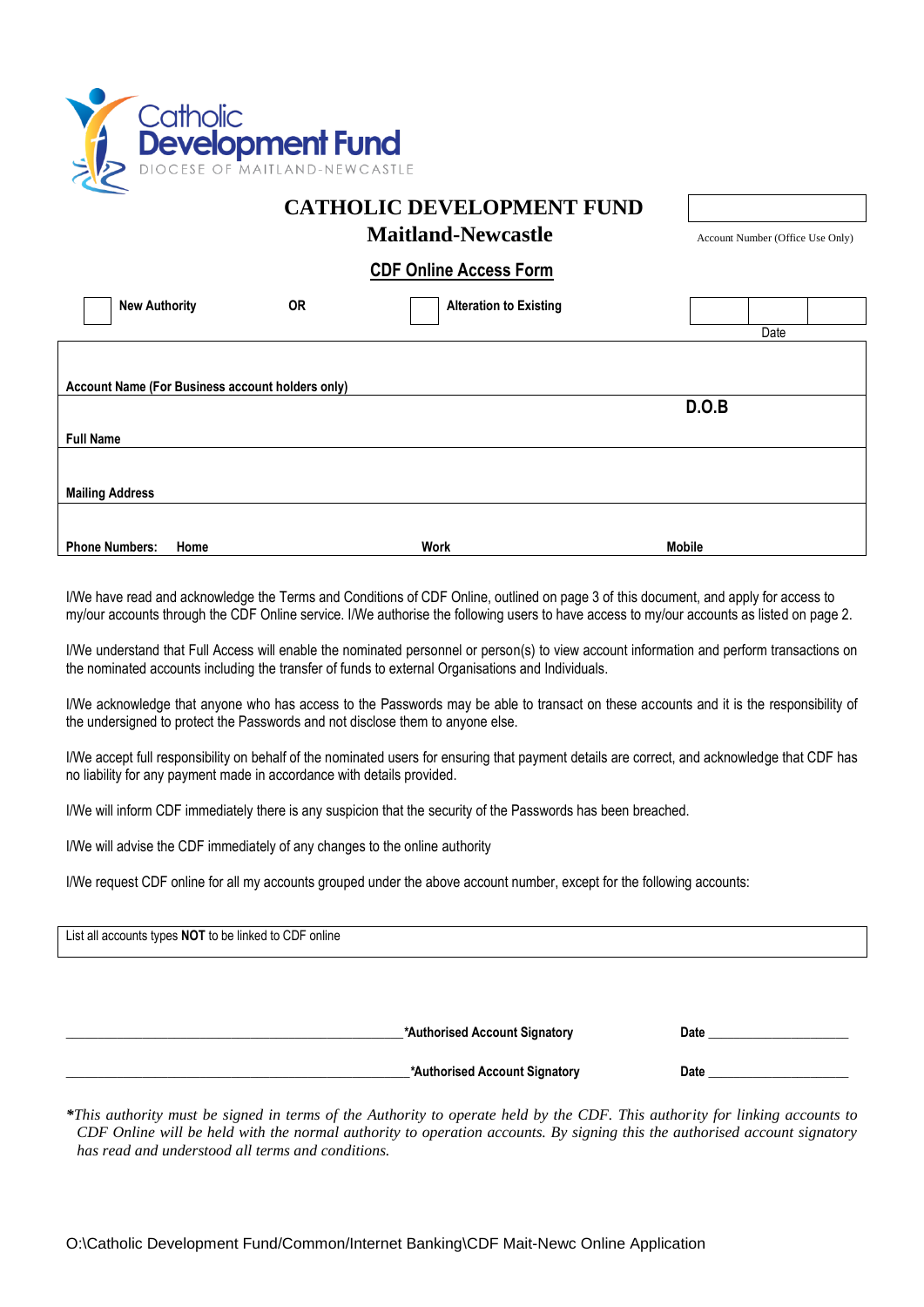# **USERS AUTHORISED FOR "FULL ACCESS" ON THE ABOVE ACCOUNT ARE:**

| <b>Full Name</b> |            | <b>DOB</b> |
|------------------|------------|------------|
| <b>Address</b>   |            | Post Code  |
| Telephone        | (H)<br>(W) | (M)        |
| Email            |            | Signature  |

| <b>Full Name</b> |     |     |           | <b>DOB</b> |  |
|------------------|-----|-----|-----------|------------|--|
| <b>Address</b>   |     |     |           | Post Code  |  |
| Telephone        | (H) | (W) | (M)       |            |  |
| Email            |     |     | Signature |            |  |

| <b>Full Name</b> |     |     |           | <b>DOB</b> |  |
|------------------|-----|-----|-----------|------------|--|
| Address          |     |     |           | Post Code  |  |
| <b>Telephone</b> | (H) | (W) | (M)       |            |  |
| Email            |     |     | Signature |            |  |

| METHOD OF OPERATION FOR CDF ONLINE (Please Circle) |  |  | SOLE OR JOINTLY |  |
|----------------------------------------------------|--|--|-----------------|--|
|----------------------------------------------------|--|--|-----------------|--|

**Note: Copy of Drivers Licence (front & back) for each person being given the authority to operate is to accompany this application, unless previous identified on the above account. Copy to be certified a true copy of the user's licence by the Authorised account signatory**

# **THE "ENQUIRY ONLY" USERS WILL BE: (Choose only one type of access for each role)**

| <b>Full Name</b> |            | <b>DOB</b> |
|------------------|------------|------------|
| Address          |            | Post Code  |
| Telephone        | (H)<br>(W) | (M)        |
| Email            |            | Signature  |

| <b>Full Name</b> |     |    |           | <b>DOB</b> |
|------------------|-----|----|-----------|------------|
| Address          |     |    |           | Post Code  |
| Telephone        | (H) | (w | (M)       |            |
| Email            |     |    | Signature |            |

| <b>Full Name</b> |     |     |           | <b>DOB</b> |
|------------------|-----|-----|-----------|------------|
| <b>Address</b>   |     |     |           | Post Code  |
| Telephone        | (H) | (W) | (M)       |            |
| Email            |     |     | Signature |            |

### **CDF Use Only**

| Date Received | Date Processed | Processed by |  |
|---------------|----------------|--------------|--|
|               |                |              |  |